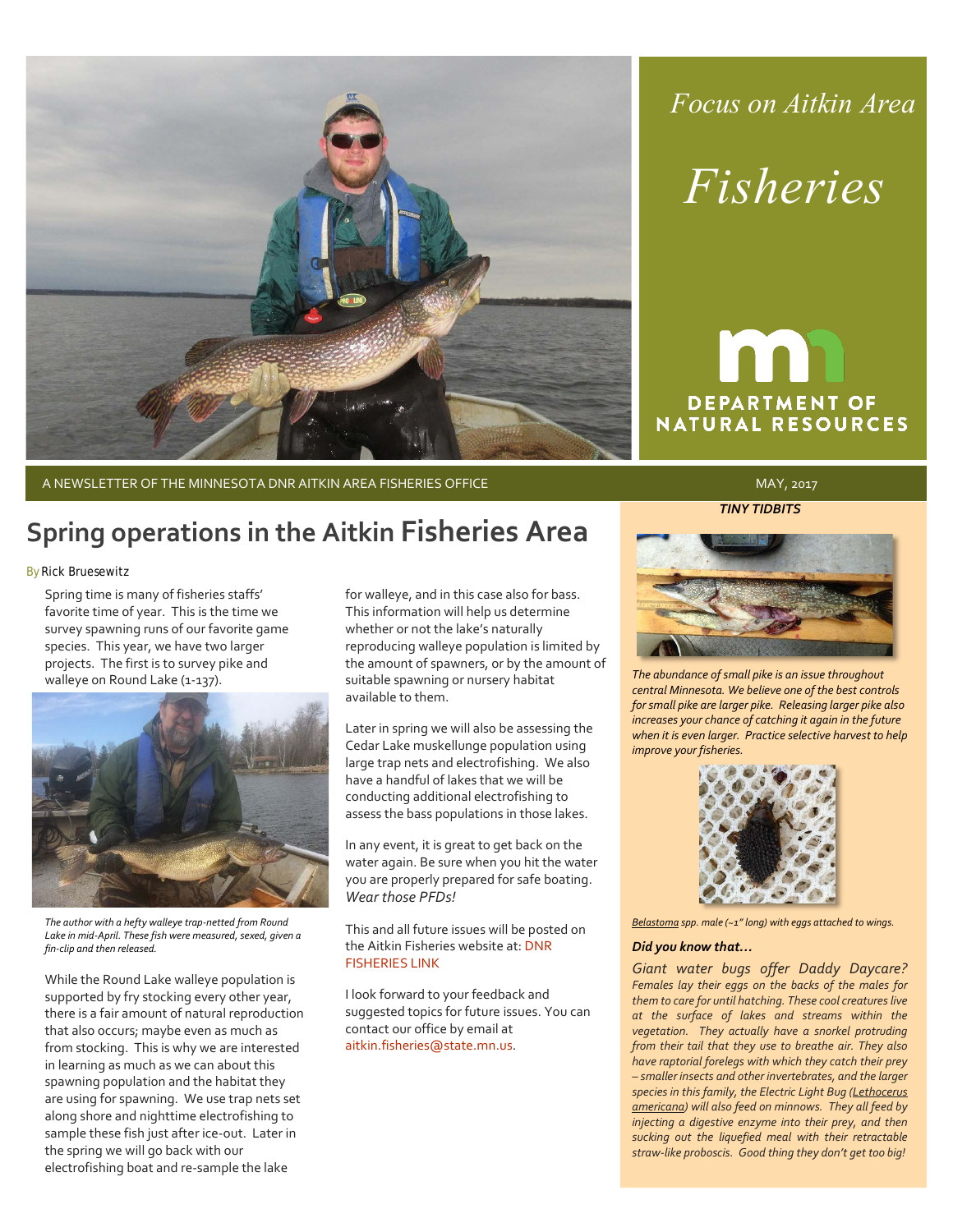## *Farm Island Lake Walleye* Natural Reproduction or Stock?

By Rick Bruesewitz

Success of fish stocking operations is determined in a variety of different ways. Ultimately, the bottom line question is "How well did they do in the fishery?" However,



*Aitkin Fisheries staff wait to net fish as the fish are immobilized by the electrical current.*

that question is hard to answer without a creel survey, which is pretty costly to perform. Other indicators of success are evaluated by examining the catch of walleye in our assessments. Normally we need to wait two or three years after stocking to judge a single year class based on how many we see in our assessment gill nets. Multiple assessments give an even more complete picture, which is why we increased the frequency of the assessment schedule at Farm Island to every three years from every five years. In order to get an early glimpse of



how well a year class survived, we can also conduct fall electrofishing surveys.

On Farm Island Lake we have conducted fall electrofishing surveys 6 times in the last 7 years, plus once in 2001. What we found was

that in the years when fish were not stocked, catch rates were very low with only 1-3 young-of-the-year observed per hour of shocking time. Whereas in years that were stocked, catch rates ranged between about 20-100 per hour of shocking time. This suggests that while natural reproduction was occurring, it was still not enough to create the fishery that we are all used to. Based on this data, we changed the stocking plan back to annual stocking.

While we believe stocking is currently producing the bulk of the walleye in Farm Island, natural reproduction is important and may in some years add substantially to the fishery. While we caught few young-of-theyear walleye in 2014 (a year not stocked), we did see more than we expected of this year class in the gill net assessment last summer. Based on the historical gill net assessments, this natural year class appears to be about ½ of average strength. While not tremendous, it is certainly the best we have seen of the 7 natural year classes we have sampled since 1974.

Some of you may remember that we attempted to enhance the spawning area in the Ripple River in the 1980s and 1990s. Substantial spawning riffles were created and sediment traps were installed to help keep those riffles free of sediments, but the project wasn't too successful. While rock is still there, sediments have deposited on top of them making them undesirable spawning habitat for walleye. We are going to attempt to change that.

While we had the right idea back in the 1990s, the fine details of river hydraulics were not as well understood as they are today. This spring we are going to be bringing in one of our river experts to help us figure out what we need to do to make it work better. There is a substantial run of fish that use that stretch of the river for spawning and we did observe walleye eggs both upstream and downstream of Ruby Road this spring, so we just need to figure out how to make those eggs survive a little better.

In addition to the river spawning, walleye also spawn in the lake. Last year one of our



researchers worked with staff from the University of Wisconsin – Stevens Point to examine shoreline and identify the primary areas being used for spawning. They were similar to where we have found walleyes spawning in past spring trapping and electrofishing assessments. They also found some habitats that looked good, but were just not being used. His thoughts were that the water flow in these good looking areas was just not as prevalent as it was off the little islands and Johnson's Point, where



*Farm Island Lake with locations checked for walleye eggs, and relative abundance of areas eggs were found. Map from Researcher Tim Cross, MN DNR*

most of the eggs were observed. Wave action and water flow is exceedingly important to maintain oxygen levels near the eggs to allow for development and hatching. They also measured the depths of water and distance to shore where these eggs were observed on 28 different lakes. Most were found in less than 2 ft of water and less than 10 ft from the shoreline. This gives you some idea why good shoreline management is so critically important.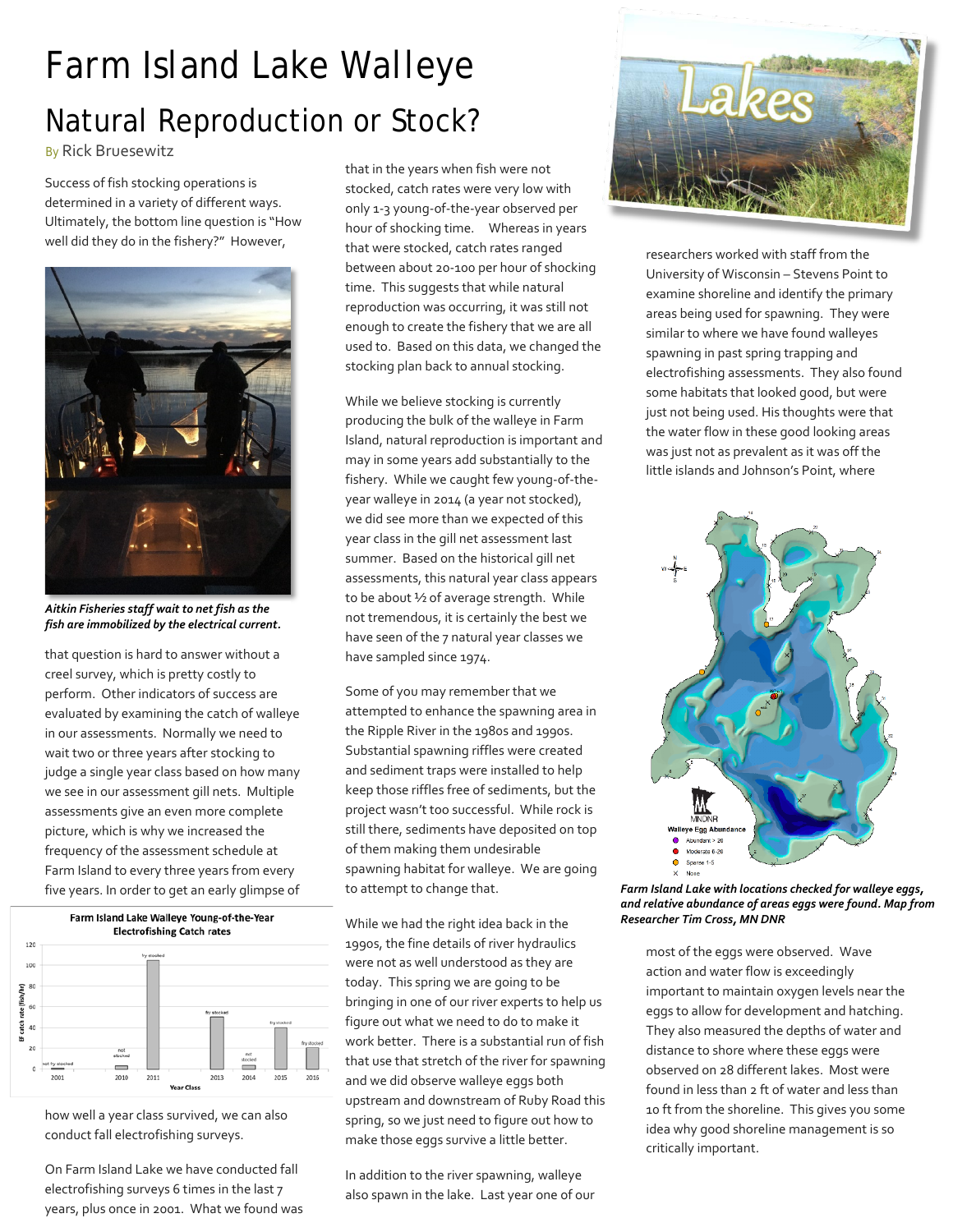#### **"GRUMPY" TECH TIPS**

#### By Kris Nissen

As a Fisheries Technician, I am responsible for hauling and stocking a variety of different



fish species, including Walleye, Musky, Northern Pike, Perch, and trout. At work we have specialized hauling tanks that help us to get the job done. Our hauling tanks are insulated to help maintain water temperature, have oxygen tanks that inject pure oxygen into the water, and some type of agitator that helps to circulate water in the tanks and to help get rid of waste gasses given off from the fish.

Minnow care is very similar. If you address the needs of your bait, it's more likely to be healthy and survive. Here are a few tips to help keep your minnows lively:

- Use chlorine free water. Chlorine is toxic to fish.
- Try to keep the water cool and consistent temperature. Cool water can hold more oxygen than warm water, so sometimes a little ice added in summer may work to keep them cooler longer. Whatever you do, keep them out of the sun! Seems obvious, but that bucket will warm up tremendously fast catching rays.
- A minnow aerator can also be very helpful. Battery and plug-in versions are available for use in your vehicle, boat or at home. Use a decent air stone too, so the benefit of your aerator is maximized. Air stones increase the surface area of the bubbles, which increases the diffusion of the oxygen into the water.
- Because you can't legally transport minnows or leeches in lake water, if you want to bring your bait home after fishing, you will need to keep non-lake water in your vehicle so you can change out the water. Keeping that water in an insulated container in your vehicle will help to keep it cool too.
- Lastly, that old garage fridge can help keep your bait much livelier, assuming there is space available.

Cold Water Kills! Wear a life jacket!<br>
Hwearig a life jacket.the 1-10-1 principle may sawe your life:<br>
1-10-1 Principle



## *Such a Pretty Face!*



#### By Rick Bruesewitz

OK...so I may have a bit of an odd sense of

pretty, but my bias is well founded when it comes to Burbot (*Lota lota*), or Eelpout as they are commonly called around here. I spent two



*A bunch of Burbot caught in a deep water trap net on Green Bay in 1988.*

summers in graduate school chasing Burbot in Green Bay and Lake Michigan for Sea Grant. Just like many of the larger predators in the Great Lakes, these creatures' abundance had declined tremendously in the 1950s and 1960s, presumably due to predation by Sea Lamprey. They had started a comeback in the 1970s and 1980s, which is when I became involved in the research in Green Bay and Lake Michigan. Besides collecting the standard population statistics, for which I was hired to estimate, I also came to appreciate them for being one of the cooler freshwater species to roam the globe!

Burbot are members of the cod family *(and taste like they are too!)*, and are the only freshwater species in this vast coldwater group of fishes. They live on all continents of the northern hemisphere and can live in both lake and stream environments. They do best in cold water (think Lake Superior, or Alaskan rivers), and can grow to pretty large sizes (MN state record is almost 20 lbs!).

Because Burbot are evolved for cold water, they are pretty inactive during summer months. Then when fall comes they start feeding heavily again, and this continues throughout the winter with a brief break in mid-late winter for their spawning season. Yup, they like the coldwater so much they even spawn under the ice! Then after spawning they continue to feed through late spring. In summer, they slow their activity once water temperatures start to heat up. Unlike most other fish in our area, they do most, if not all, of their growing in the cold water period and have quite variable growth rates. On Lake of the Woods, Burbot averaged about 19 inches by age 4, while

on Ocean Lake, Wyoming, they were almost 24 inches in the same time. On another water in Wyoming, Torry Creek, they only averaged about 9 inches in 4 years. Closer to home, at Mille Lacs they averaged about  $14$  inches at age  $4$ , when I was looking at them in the early 1990s. I suspect this great variability has to do with both the available food and the seasonal temperature profiles for these waters.

Another interesting fact is how prevalent they actually are in our area, albeit at very low densities. We have observed burbot in most of the lakes with close connections with the Mississippi River. In addition, the Pollution Control Agency and DNR have observed burbot in the Mississippi River and a number of streams and small rivers too; including the Ripple, Hill, Little Hill, Sandy, Swan, Prairie, Willow, Moose, Tamarack, and Little Tamarack



#### *A Burbot from Lake Minnewawa. A nice example of their excellent camouflage patterning. Click on the pic for some cool recipes from Alaska.*

Rivers, and a number of smaller streams like Libby Brook, Two River Springs, Morrison and Cedar Brooks, Sissabagamah Creek and others.

While Minnesota and most (if not all) states to the east have liberal angling regulations for Burbot, states to the west offer greater protection to Burbot than even walleye! In the panhandle of Idaho the limit is zero (catch and release only)! The remainder of the western states

ten in North Dakota.



have daily limits ranging from two in Montana to *Top view of a Burbot from Round Lake, west of Palisade, MN.*

Those regulations were driven by the burbot's popularity for angling and table fare, as well as issues with dams and habitat loss that have degraded those Burbot populations. In Minnesota, burbot have taken on their own popularity as evidenced this winter by the 38<sup>th</sup> Annual Leech Lake Eelpout Festival. That's a lot of burbot fun! But here too we are seeing signs of stress, sometimes related to changes in climate (*burbot don't like the longer warm summers*), and some related to habitat degradation.

So…next time you have Cod or Haddock or Pollock for supper, consider their cool freshwater cousin.